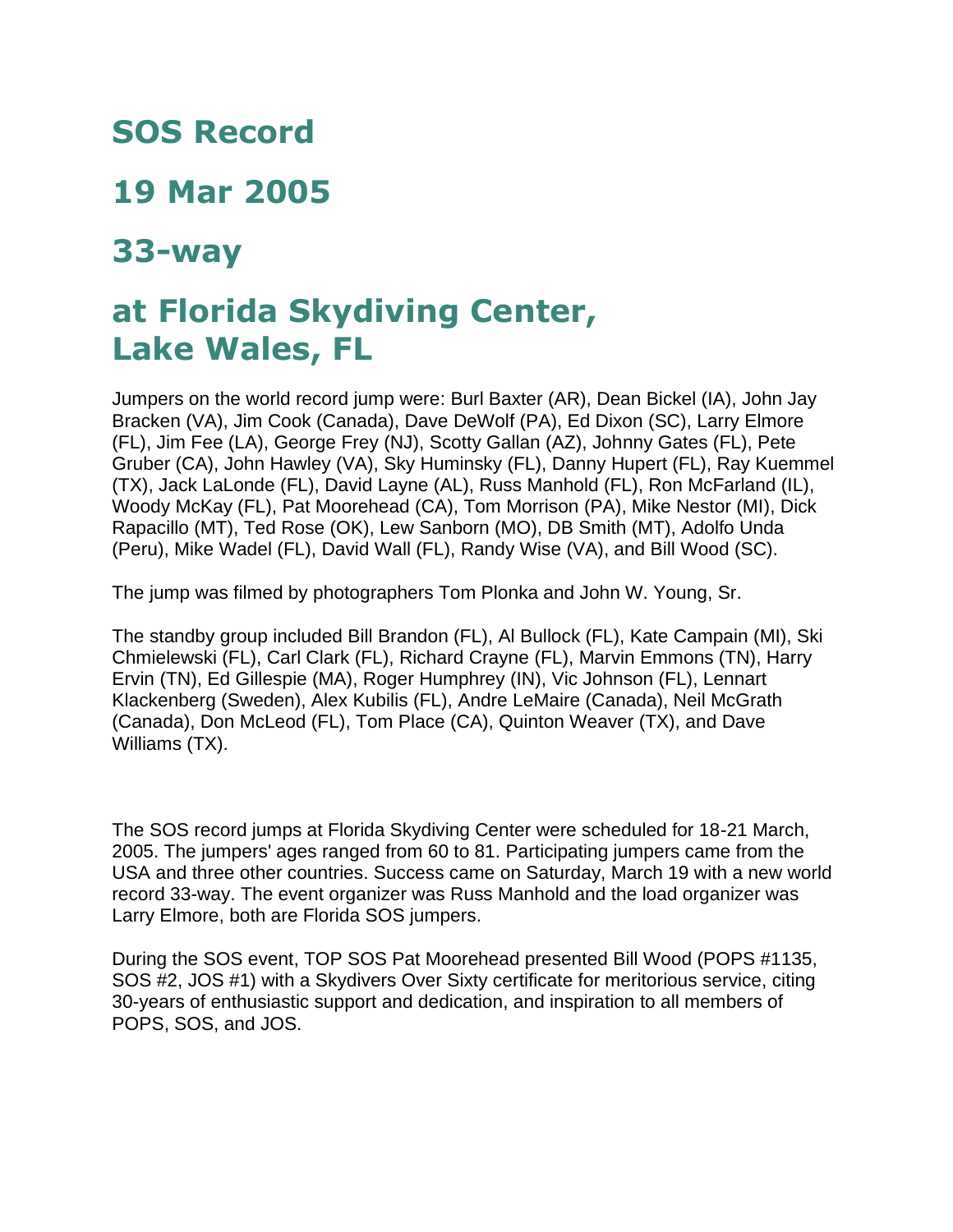

Photo by John Young, Sr.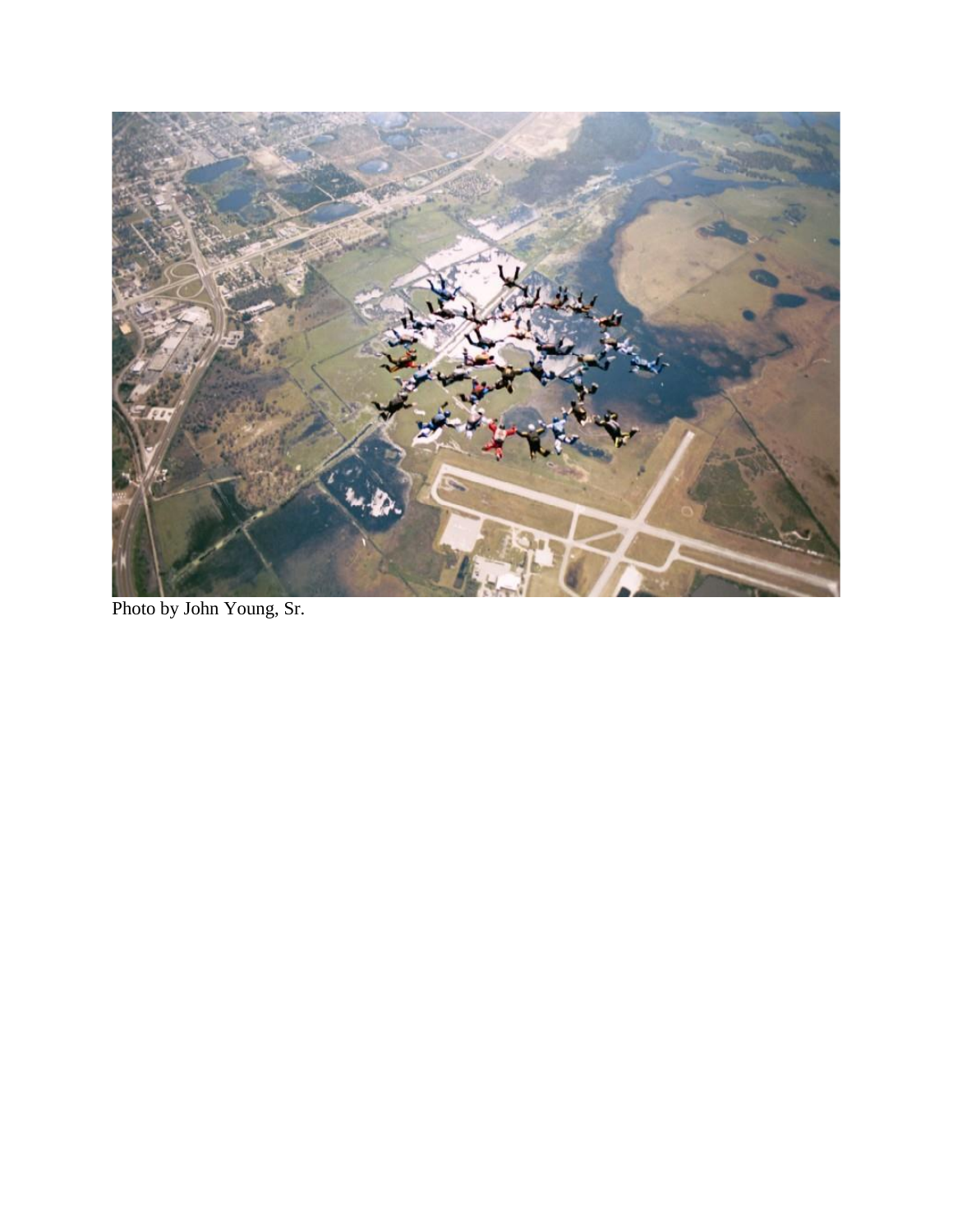

Photo by Tom Plonka



Pat Moorehead presented a Skydivers Over Sixty certificate for meritorious service to Bill Wood. Photo by Manhold.

The SOS record administration tent. Photo by Russ Manhold